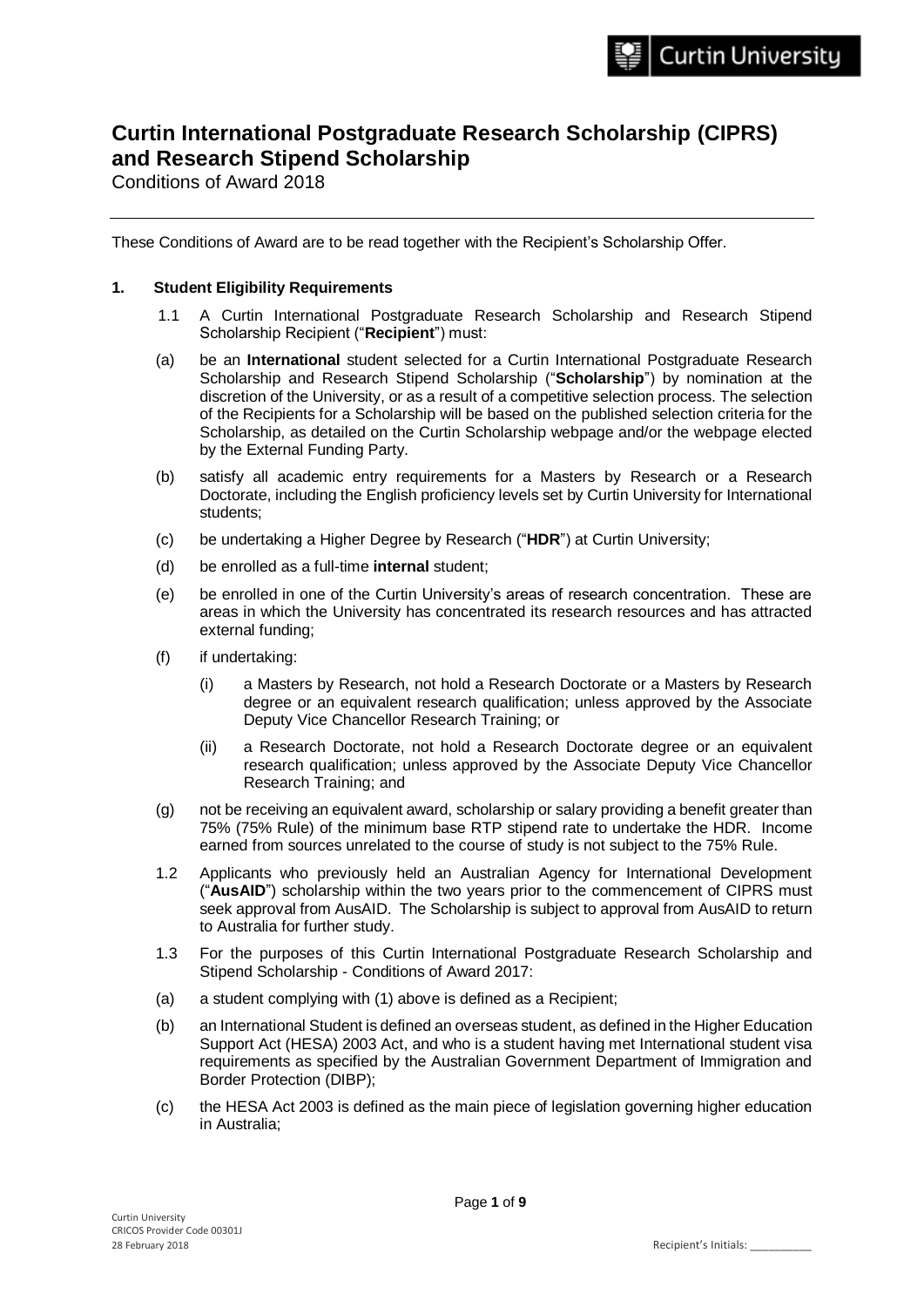- (d) a Scholarship is defined as support provided to a student, or on behalf of a student, to assist with expenses associated with their HDR;
- (e) a Higher Degree by Research is defined as a Doctor of Philosophy, Masters by Research or Professional Doctorate by Research course, where research typically forms two-thirds or more of the program of learning;
- (f) an Internal student is defined as an on-campus student whose mode of attendance involves regular ongoing face-to-face learning at the institution for the purpose of supervision and/or instruction.
- (g) a Leave of Absence is defined as a formally approved break in candidature which does not count against the minimum and maximum duration of study, per clause 10 of Rule No. 10 Made Pursuant to Statute No. 12 – Enrolment: Degree of Doctor by Research and clause 10 of Rule No. 11 Made Pursuant to Statute No. 12 – Enrolment: Degree of Master by Research.
- (h) Conditional status is defined as the academic status associated with the Recipient's enrolment where the Recipient is constrained by conditions to be met by a set deadline determined by the Faculty Graduate Studies Committee or the Associate Deputy Vice-Chancellor, Research Training.
- (i) Good Standing is defined as the academic status associated with the Recipient's enrolment where the Recipient has achieved satisfactory course progress and is permitted to continue in the course.
- (j) an Australian Permanent Resident is defined as a non-citizen who is the holder of an Australian permanent visa, who can live, work and study without restriction in Australia.
- (k) a Scholarship Offer is a proposal of support provided to a Recipient to assist with expenses associated with study at Curtin which includes acceptance of terms and conditions relating to the Scholarship.

For the purposes of these Conditions of Award:

- (l) External Funding Party is defined as an external individual or an entity with which the University engages, transacts or associates in the achievement of its objectives.
- (m) Research Training Program (RTP) is defined as a single flexible pool of government funding to support both domestic and overseas students undertaking Research Doctorate and Masters by Research degrees.

## **2. Commencement**

(a) Unless there are exceptional circumstances, Recipients offered a Scholarship are expected to commence the degree within the dates specified in the letter of offer or the Scholarship will be withdrawn by the University. Approval to commence the Scholarship after the dates specified in the letter of offer of the awarding year must be obtained from the Associate Deputy Vice Chancellor, Research Training. Scholarships cannot be deferred to the following year.

#### **3. Period of Support**

- (a) Recipients are entitled to a maximum of three years full-time equivalent study if undertaking an eligible Research Doctorate and a maximum of two years full-time equivalent study if undertaking a Masters by Research. A Recipient's period of support is defined in the Recipient's Scholarship Offer.
- (b) The duration of the Scholarship will be reduced by any periods of study undertaken:
	- (i) towards the degree prior to the commencement of the Scholarship; or
	- (ii) towards the degree during suspension of the Scholarship.
- (c) The maximum period of entitlement is calculated from the course commencement date.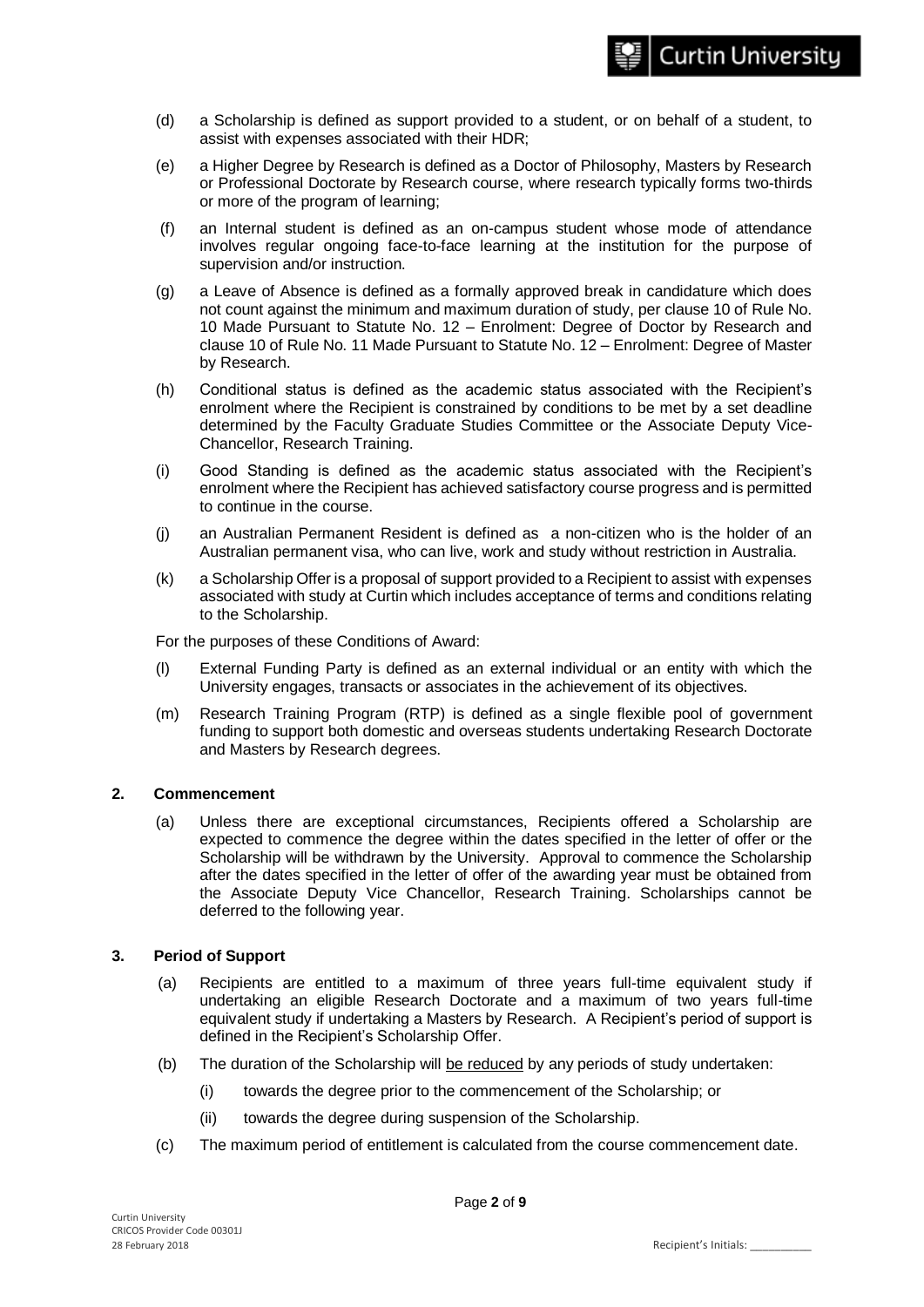#### 4. **Scholarship Extensions**

- (a) Recipients making satisfactory progression may apply to the University for a Scholarship extension for a period of up to six months where the study exceeds durations listed in clause 3(a).
- (b) Where the applicable Scholarship is funded by an External Funding Party, approval to extend the Scholarship must be provided by the External Funding Party.
- (c) Scholarship extensions are granted on a case-by-case basis.
- (d) A request for an extension must be submitted no sooner than six months before the Scholarship end date and no less than four weeks prior to the end date of the Scholarship. Extensions will not be approved if requested after the Scholarship end date.
- (e) No extensions are available for Masters by Research Recipients.
- (f) Changes to course enrolment, as defined in clauses 6, 7 and 8, do not constitute sufficient grounds for a subsequent extension.
- (g) Work commitments, as defined in clause 10, cannot be accepted as grounds for an extension of duration of the Scholarship.

#### **5. Value of Scholarship**

#### **5.1 Tuition fees, stipend and additional allowances**

- (a) The University will administer to each full-time Recipient an approved annual stipend which may be indexed in accordance with the method set out in Part 5–6 of the Act, and is exempt from taxation. Where a full-time Recipient is not enrolled over the full period of the year, because of a late commencement or periods of suspension, the University will provide at least the proportion of the annual stipend for the period in which study is undertaken for that year.
- (b) The Scholarship shall cover course tuition fees for the period of support outlined in the Recipient's Scholarship Offer.
- (c) The Recipient is permitted to:
	- (i) obtain funds for fieldwork, equipment or other expenses not covered by the Scholarship;
	- (ii) obtain funding for overseas travel costs from other Australian Government awards or any other source; and
	- (iii) receive income derived from part-time work undertaken within the Conditions set by the University.

#### **6. Changing Course**

- (a) Curtin University may approve a Recipient's request to change research area providing:
	- (i) the new research area is one of the University's areas of research concentration;
	- (ii) there is agreement between the relevant two Heads of Enrolling Areas who will be impacted by the change; and;
	- (iii) where the applicable Scholarship is funded by an External Funding Party, approval to change course must be provided by the External Funding Party before the request can be considered by the University.
	- (iv) the change of course has the approval of the University Graduate Studies Committee.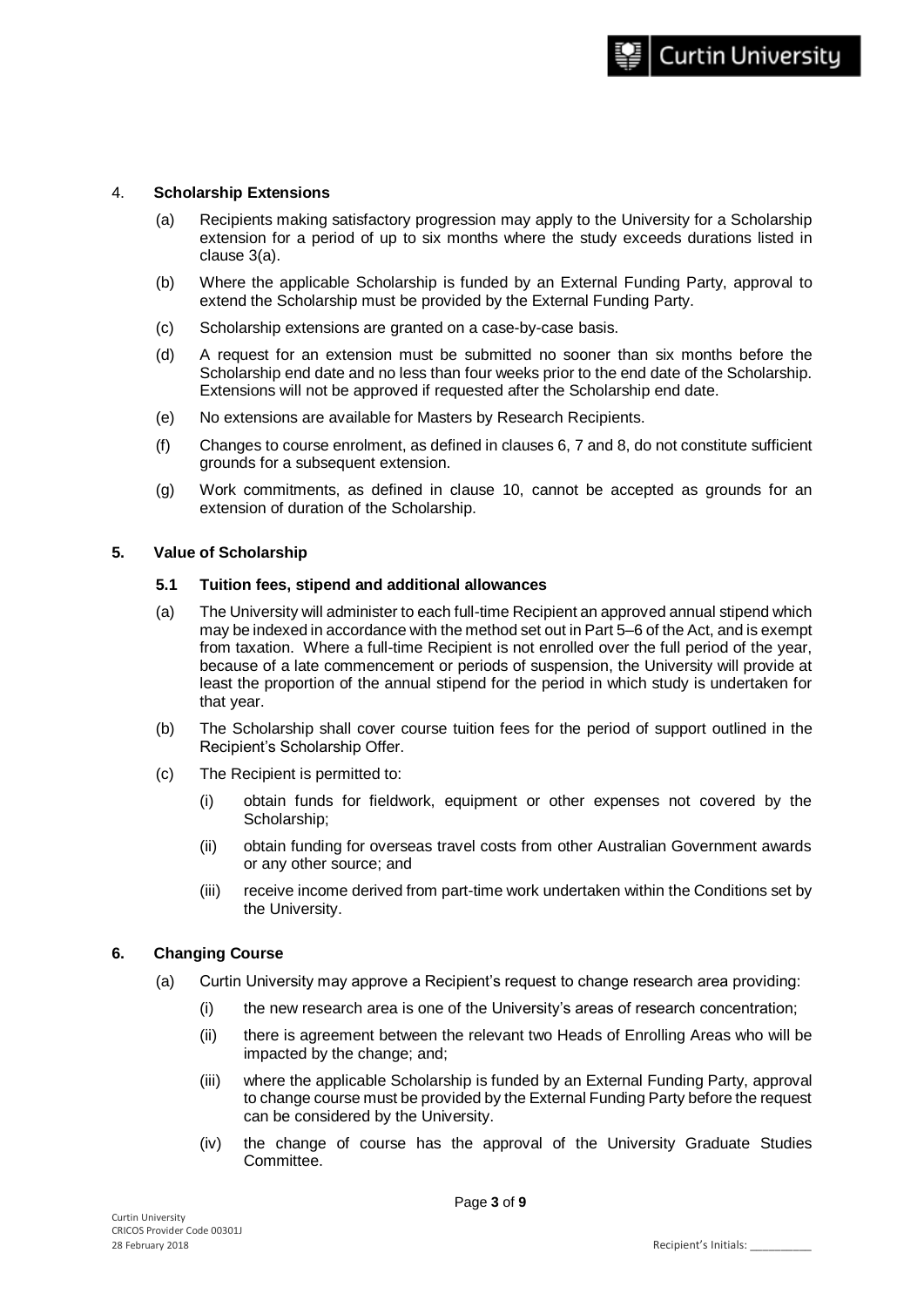- (b) Where a Recipient changes course of study to another HDR degree at the same level, the period of support remains unchanged. This includes changes from one field of education to another. For example, a Recipient who has completed one year of a Masters by Research and then changes to a different Masters by Research, will only be entitled to a further 12 months full-time equivalent study.
- (c) Scholarships may not be transferred to another University. Recipients are expected to complete their candidature at Curtin University.

## **7. Upgrade from a Masters by Research Degree to a Research Doctorate Degree**

- 7.1 Where a Recipient commences studies in a Masters by Research degree and then upgrades to a Research Doctorate, the Recipient is entitled to a maximum of three years full-time equivalent study, including the time enrolled in the Masters by Research degree.
- 7.2 An upgrade occurs where:
- (a) a Recipient enrolled in a Masters by Research is undertaking research at such a standard that either the University recommends that the Recipient upgrade their degree to a Research Doctorate or the Recipient seeks to upgrade to a Research Doctorate and this is supported by the University; and
- (b) there is no break between the candidature for the Masters by Research degree and the Research Doctorate degree unless the interval is covered by a period of suspension; and
- (c) the research undertaken by the Recipient while enrolled for the Masters by Research is continued for the Research Doctorate or modified to meet the requirements for the Research Doctorate.

#### **8. Downgrade from a Research Doctorate Degree to a Masters by Research Degree**

(a) Where a Recipient elects or is required, for academic or personal reasons, to downgrade candidature from a Research Doctorate to a Masters by Research, the Recipient is limited to Scholarship funding for a maximum period of two years full-time equivalent study including the time enrolled in the Research Doctorate degree.

#### **9. Suspension of Scholarship**

- (a) Recipients may apply for a suspension of their Scholarship for up to 12 months. The approval of suspensions will be at the discretion of the University.
- (b) Where the applicable Scholarship is funded by an External Funding Party, approval to suspend the Scholarship must be provided by the External Funding Party.
- (c) In exceptional circumstances, Recipients may apply for suspensions of their Scholarship beyond 12 months, and the Associate Deputy Vice Chancellor, Research Training must be satisfied that the exceptional circumstances are beyond the Recipient's control and warrant a further suspension of the Scholarship.
- (d) Recipients are not normally allowed suspension of their Scholarship within six months of taking up the Scholarship or prior to having their candidacy approved.
- (e) Periods of suspension approved pursuant to clause 9 (a) should be covered by a Leave of Absence to cease the enrolment. Such periods will be deducted from the maximum period of the tenure of the Scholarship.
- (f) The University may suspend the Scholarship if the Recipient has been placed on Conditional status by the University, and has failed to meet those conditions within the specified timeframe.
- (g) The Scholarship stipend will not be back paid during the suspension period, per clause 9 (e), if a Recipient is re-instated to Good Standing.

**Curtin University**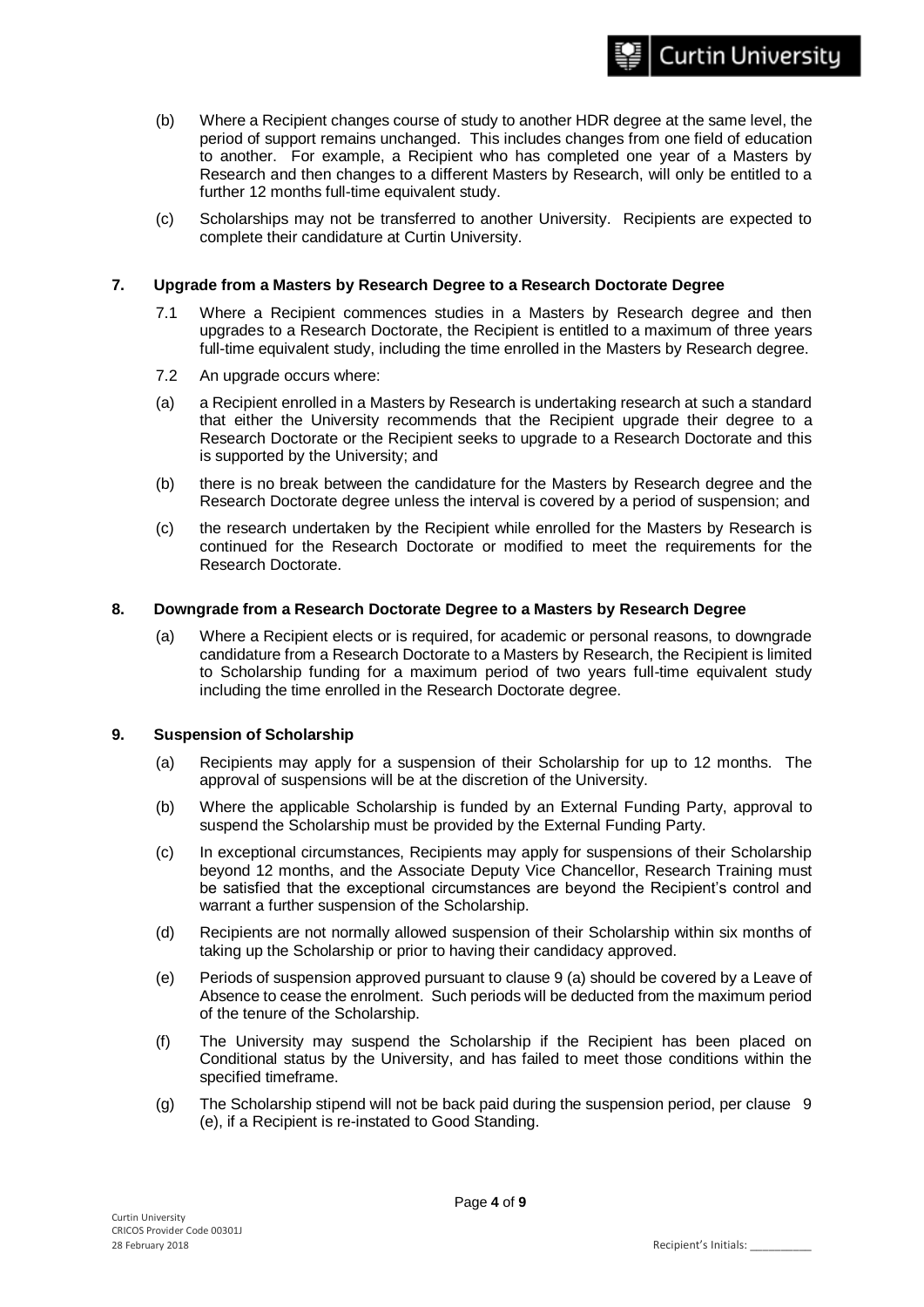## **10. Work**

- (a) The University does not require Recipients to undertake employment.
- (b) In agreed circumstances, the University may permit a Recipient to undertake a limited amount of University teaching or other work, as long as these activities do not interfere with progress in the HDR course, and are consistent with the conditions of the Recipient's student visa.
- (c) There is no limit on the income a Recipient can receive from part-time employment. Recipients are expected to seek independent advice on taxation matters relating to such employment.
- (d) A full-time Recipient is permitted to undertake during weekdays no more than eight hours part-time paid employment between 9.00am to 5.00pm. This excludes university holidays.
- (e) Recipients are expected to dedicate four days a week to study.
- (f) Fractional-time or casual academic-equated appointments will not be permitted unless there is compliance with clause 10 (d).
- (g) Volunteer work or service to University committees will not be permitted unless there is compliance with clause 10 (d).

#### **11. Off-Campus Research**

- (a) The University may approve Recipients conducting up to 12 months of their research offcampus and/or outside Australia. Approval will only be granted if the research is essential for completion of the degree.
- (b) For research outside of Australia, Recipients are required to check visa requirements with Student Services, International Student Visas.
- (c) The University will only approve overseas research if there is adequate supervision, the Recipient remains enrolled and the work can be credited to the Recipient's postgraduate program.
- (d) The Recipient must have gained candidacy and appropriate ethics clearance prior to undertaking research overseas.
- (e) Failure to resume study at the University on the date specified for return after a period of approved off-campus research may result in the Scholarship being terminated as detailed in clause 13.
- (f) Failure to obtain approval for overseas leave may result in the Scholarship being terminated as detailed in clause 13.

#### **12. Research at Other Organisations**

- (a) The University may approve a Recipient conducting a substantial amount of research at organisations outside the higher education system provided that adequate support, supervision, training, and research freedom for the Recipient is available at the other organisation and on the understanding that the University will still be responsible for the Recipient.
- (b) The rights to intellectual property should be resolved prior to commencement at the other organisation.
- (c) The required ethics approval from the University will be obtained prior to conducting this research.

#### **13. Termination of Scholarship**

13.1 The Scholarship will be terminated in the following circumstances: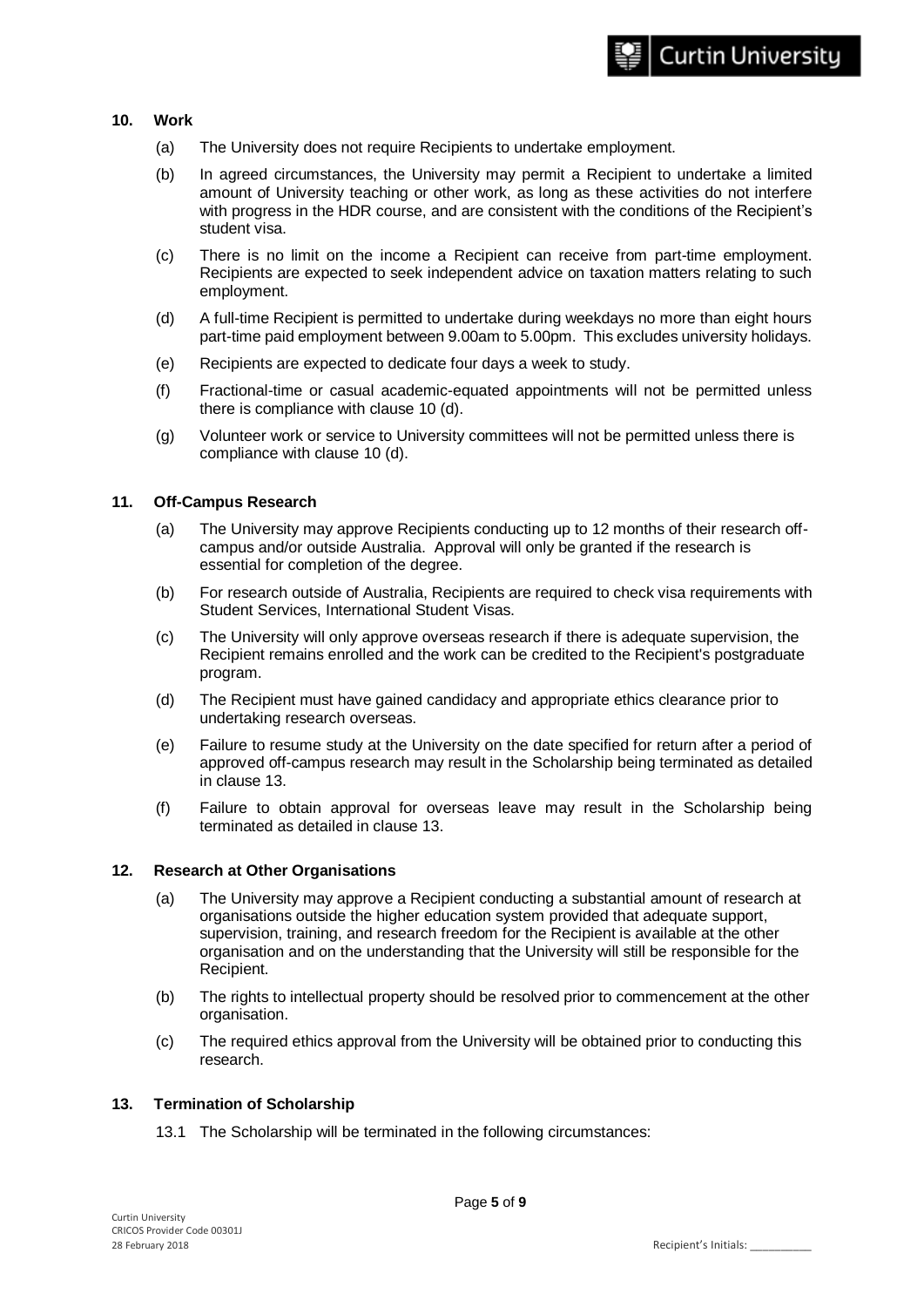- (a) on the day the thesis is submitted for examination or at the end of the Scholarship, whichever is earlier;
- (b) if the Recipient ceases to meet the eligibility requirements specified per clause 1 of these Conditions, other than during a period in which the Scholarship has been suspended or during a period of approved leave;
- (c) if in the opinion of the University, or the External Funding Party, whichever of the two entities is responsible for funding the Scholarship, the course of study is not being carried out with competence and diligence or in accordance with the Recipient's Scholarship Offer;
- (d) if the University has suspended the Scholarship and the Recipient fails to demonstrate progress within a reasonable time frame;
- (e) on completion of the course of study, upon death, incapacity, resignation or withdrawal of the Recipient;
- (f) if the University determines the Recipient has committed serious misconduct, including but not limited to the provision of false or misleading information;
- (g) upon the Recipient being granted Australian Permanent Resident status, the CIPRS will terminate but the Stipend will continue;
- (h) if the Recipient does not resume study at the conclusion of a period of suspension or does not make arrangements to extend the period of suspension; and/or
- (i) if the Recipient accepts another equivalent award, scholarship or salary to undertake their HDR providing a benefit greater than 75% of the base stipend rate.
- 13.2 If the Scholarship is terminated, it cannot be re-activated unless the termination occurred in error.

## **14. Eligibility for Concurrent Scholarships**

- (a) A Recipient may receive a concurrent scholarship to undertake their HDR if the concurrent award or scholarship provides a benefit less than 75% Rule of the base stipend rate Scholarship.
- (b) Income earned from sources unrelated to the course of study is not subject to the 75% Rule.

#### **15. Leave Entitlements**

- 15.1 Recipients are entitled to receive up to 20 working days paid recreation leave and 10 working days paid sick leave for each year of the Scholarship. These leave entitlements may be accrued over the life of the Scholarship but will be forfeited when the Scholarship is terminated.
- 15.2 Recipients must arrange and confirm their annual leave periods with their supervisor. Whilst on leave, the Recipient's student visa will remain active. Such periods of annual leave do not affect a Recipient's student visa unless it is due to expire whilst on leave.

## **16. Erroneous Overpayment of Scholarship**

- (a) A Recipient who is taking leave from their HDR course is expected to submit the prescribed approval form in a timely manner and, where possible in advance in order to avail receiving an overpayment of their Scholarship. In circumstances where an overpayment does occur, reimbursement of the overpaid amounts are required in accordance with the instructions of the University.
- (b) In the situation where a Recipient is overpaid an amount in excess of a full fortnightly Scholarship disbursement, the University may recover the overpayment by withholding future stipend payments at the same rate which the stipend was overpaid.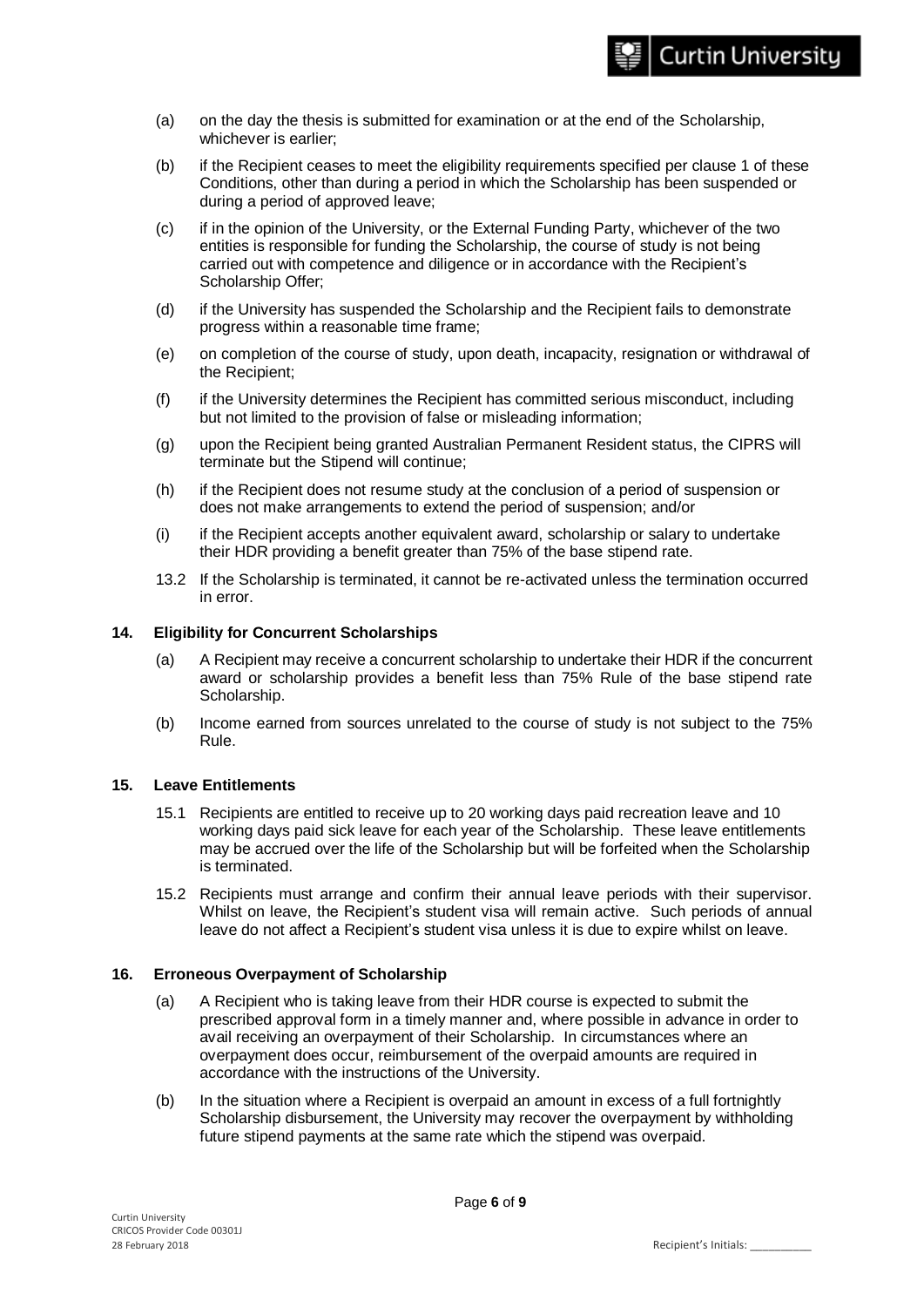#### **17. Confidentiality**

(a) The deliberations and decisions of the University and/or delegate officers and/or External Funding Party relating to allocation, selection and award of Scholarships are confidential.

#### **18. Legal Advice**

(a) All Recipients are strongly recommended to seek their own independent legal advice regarding intellectual property and other contractual arrangements, both with the University and any other external parties.

#### **19. Variation of Conditions**

(a) These conditions may be varied from time to time at the discretion of the Associate Deputy Vice Chancellor, Research Training.

#### **20. Provision of False or Misleading Information**

- 20.1 If the University knows or has reason to believe that a Recipient has provided false or misleading information to the University in relation to the Scholarship, the University will immediately:
- (a) re-assess the Recipient's Scholarship entitlements; and
- (b) notify the Department of Immigration and Border Protection (DIBP) of the suspected offence and provide a copy of the Recipient's application and any other relevant information requested by DIBP.

#### **21. Specific University Obligations**

- (a) The University has a code of supervision of Higher Degrees by Research.
- (b) The University will be fair and equitable in the use of its discretionary powers.
- (c) The right of the Recipient to appeal decisions is recognised. The University will advise Recipients of appropriate appeal mechanisms for resolution of any disputes which might arise during their candidature.

## **22. Specific Recipient Obligations**

- 22.1 A Recipient acknowledges and agrees that he or she:
- (a) shall diligently and to the best of their ability apply themselves to the successful completion of the degree;
- (b) shall conform to the rules (including disciplinary provisions) of the University;
- (c) must provide all reports required by the University including an annual progress report submitted through the Graduate Research School. If the University does not consider that progress to be satisfactory the Recipient will be placed on Conditional status and/or the Scholarship may be terminated; and
- (d) shall abide where relevant by the National Health and Medical Research (NHMRC) and Australian Research Council (ARC) Codes on Human and Animal Research Conditions and decisions of the Safety and Ethics committees of the University.
- 22.2 A Recipient must advise the University within 14 days in writing if he or she:
- (a) leaves Australia for reasons other than approved overseas study, approved suspension or approved annual leave;
- (b) discontinues full time study;
- (c) is absent from full time study for a period of 14 days or longer without prior approval; and/or
- (d) is granted another scholarship from the Australian Government or its statutory authorities, or other industry support in the form of a scholarship of equal value.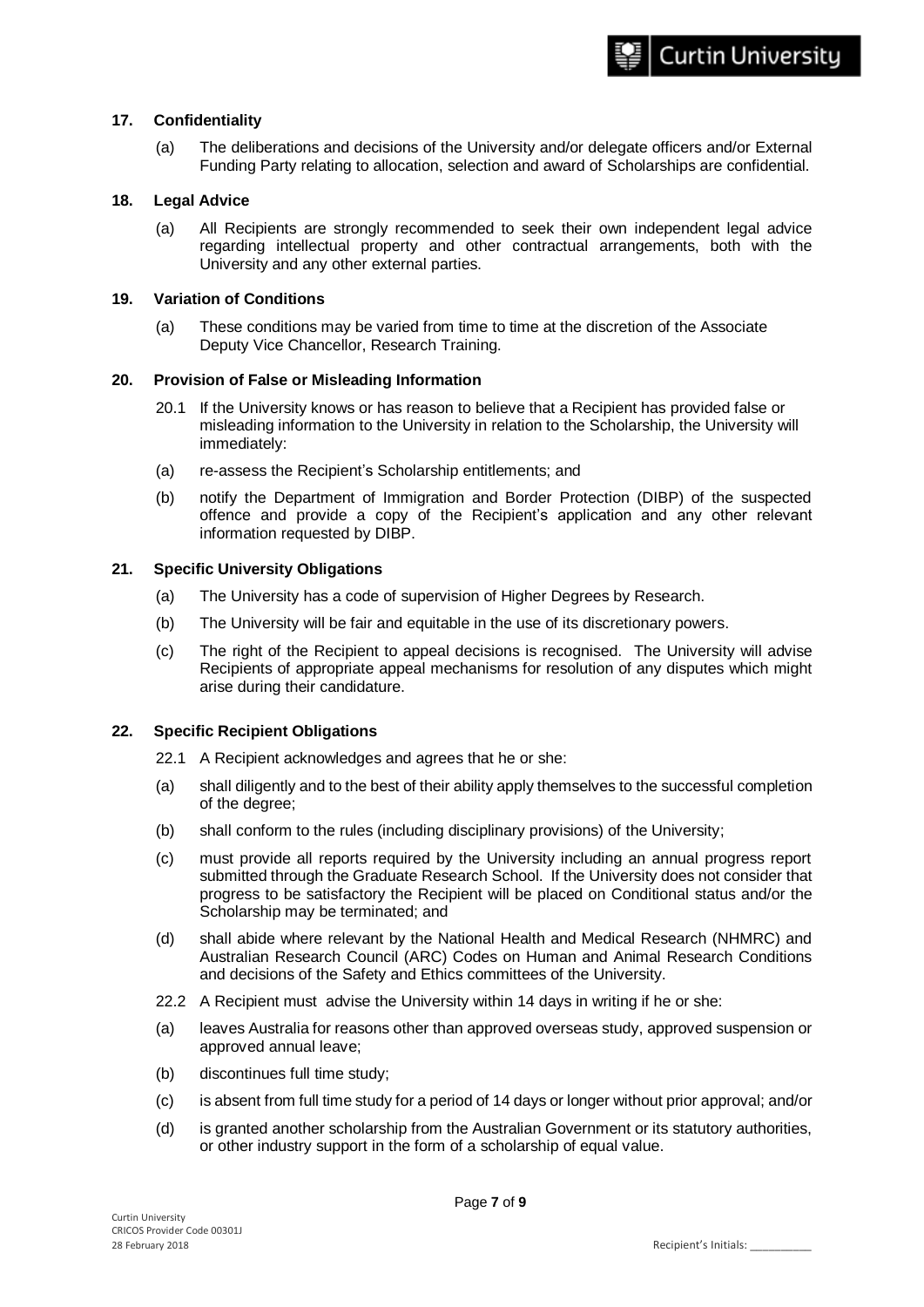## **23. Related Links**

Curtin Scholarships webpage

[\(http://scholarships.curtin.edu.au/\)](http://scholarships.curtin.edu.au/)

Rule No. 10 Made Pursuant to Statute No. 12 – Enrolment: Degree of Doctor by Research [\(http://policies.curtin.edu.au/legislation/statutes\\_rules.cfm\)](http://policies.curtin.edu.au/legislation/statutes_rules.cfm)

Rule No. 11 Made Pursuant to Statute No. 12 – Enrolment: Degree of Master by Research

[\(http://policies.curtin.edu.au/legislation/statutes\\_rules.cfm\)](http://policies.curtin.edu.au/legislation/statutes_rules.cfm)